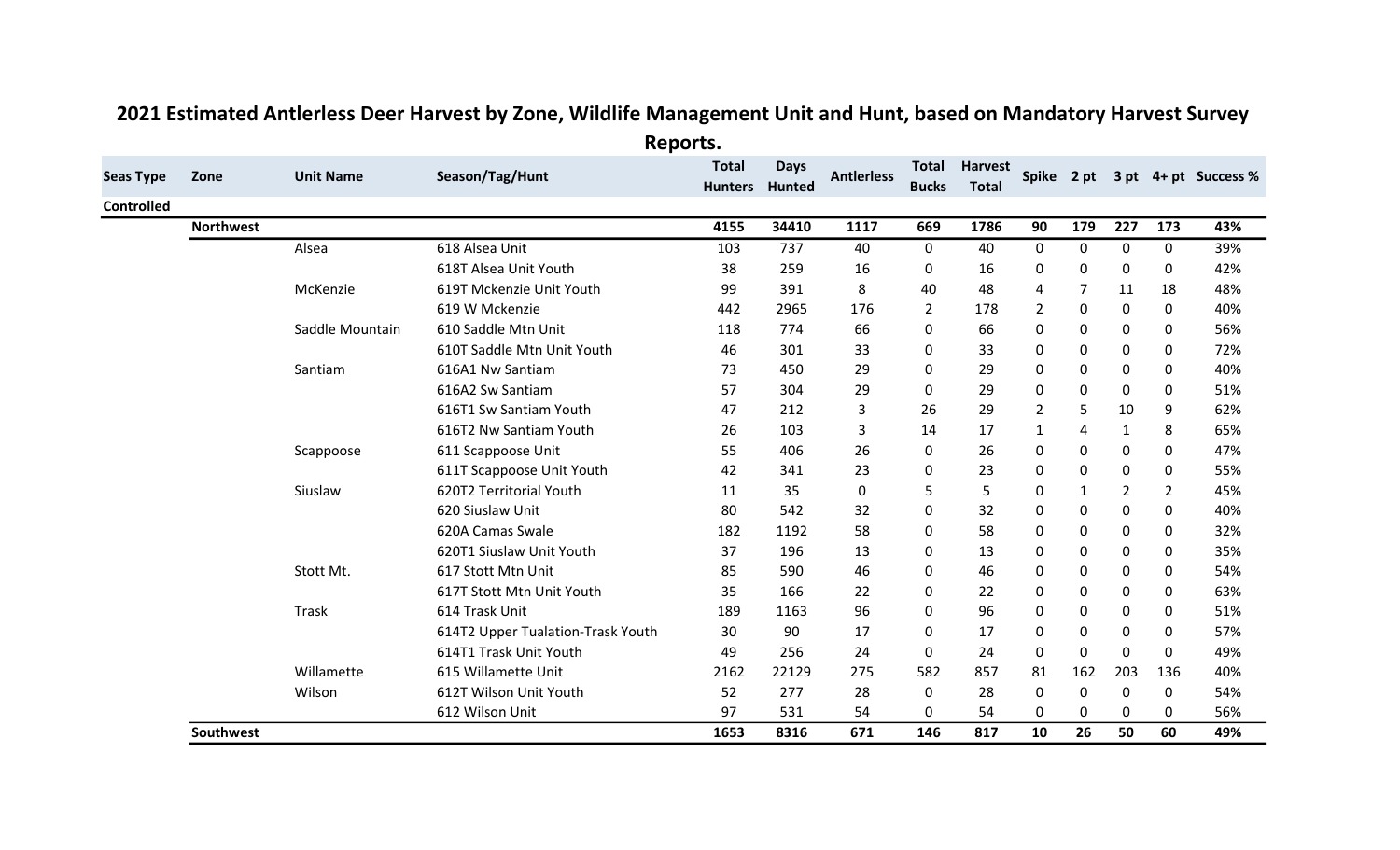|                          |                    | $\cdots \varkappa$                    |                                |                              |                   |                       |                                |                |                |              |             |                      |
|--------------------------|--------------------|---------------------------------------|--------------------------------|------------------------------|-------------------|-----------------------|--------------------------------|----------------|----------------|--------------|-------------|----------------------|
| <b>Seas Type</b><br>Zone | <b>Unit Name</b>   | Season/Tag/Hunt                       | <b>Total</b><br><b>Hunters</b> | <b>Days</b><br><b>Hunted</b> | <b>Antlerless</b> | Total<br><b>Bucks</b> | <b>Harvest</b><br><b>Total</b> | Spike 2 pt     |                |              |             | 3 pt 4+ pt Success % |
|                          | Applegate          | 628 Applegate Unit                    | 30                             | 130                          | 23                | 0                     | 23                             | 0              | 0              | 0            | 0           | 77%                  |
|                          |                    | 628T Applegate Unit Youth             | 21                             | 91                           | $\mathbf{1}$      | 11                    | 12                             | 0              | $\overline{2}$ | 4            | 5           | 57%                  |
|                          | Chetco             | 627 Chetco Unit                       | 26                             | 168                          | 17                | $\mathbf{0}$          | 17                             | 0              | 0              | 0            | 0           | 65%                  |
|                          |                    | 627T Chetco Unit Youth                | 15                             | 69                           | $\overline{7}$    | 1                     | 8                              | 0              | 0              | 1            | 0           | 53%                  |
|                          | Dixon              | 622A W Dixon                          | 24                             | 133                          | 17                | $\Omega$              | 17                             | $\mathbf 0$    | 0              | 0            | 0           | 71%                  |
|                          | <b>Evans Creek</b> | 629 Evans Cr Unit                     | 37                             | 218                          | 23                | $\mathbf{0}$          | 23                             | 0              | 0              | 0            | 0           | 62%                  |
|                          |                    | 629T Evans Cr Unit Youth              | 51                             | 201                          | 9                 | 10                    | 19                             | $\mathbf{1}$   | 0              | 4            | 5           | 37%                  |
|                          | Indigo             | 621T N Indigo Youth                   | 65                             | 228                          | 10                | 29                    | 39                             | 3              | 5              | 8            | 13          | 60%                  |
|                          |                    | 621 W Indigo                          | 114                            | 703                          | 63                | $\mathbf{1}$          | 64                             | 0              | 0              | 1            | 0           | 56%                  |
|                          | Melrose            | 623 Melrose Unit                      | 193                            | 1063                         | 91                | 0                     | 91                             | 0              | 0              | 0            | 0           | 47%                  |
|                          |                    | 623A Central Melrose                  | 569                            | 2914                         | 234               | $\overline{2}$        | 236                            | $\overline{2}$ | 0              | 0            | 0           | 41%                  |
|                          |                    | 621 W Indigo                          | $\mathbf{1}$                   | $\overline{2}$               | 0                 | 0                     | $\mathbf{0}$                   | $\mathbf 0$    | 0              | 0            | 0           | 0%                   |
|                          |                    | 623B1 N Bank Habitat No. 1            | 19                             | 61                           | 6                 | 0                     | 6                              | 0              | 0              | 0            | 0           | 32%                  |
|                          |                    | 623B2 N Bank Habitat No. 2            | 15                             | 38                           | 7                 | $\overline{2}$        | 9                              | $\mathbf{1}$   | $\mathbf{1}$   | 0            | 0           | 60%                  |
|                          |                    | 623B3 N Bank Habitat No. 3            | 22                             | 49                           | 8                 | $\mathbf{1}$          | 9                              | $\mathbf{1}$   | 0              | 0            | 0           | 41%                  |
|                          |                    | 623T1 N Bank Habitat Area No. 1 Youth | 12                             | 32                           | 0                 | 5                     | 5                              | 0              | 3              | $\mathbf{1}$ | 1           | 42%                  |
|                          |                    | 623T2 N Bank Habitat Area No. 2 Youth | 25                             | 73                           | 0                 | 14                    | 14                             | 0              | 6              | 3            | 5           | 56%                  |
|                          |                    | 623T3 Melrose Youth                   | 36                             | 148                          | 5                 | 11                    | 16                             | 0              | $\mathbf{1}$   | 5            | 5           | 44%                  |
|                          | Powers             | 626 Powers Unit                       | 65                             | 384                          | 42                | 0                     | 42                             | 0              | 0              | 0            | 0           | 65%                  |
|                          | Rogue              | 630T Rogue Unit Youth                 | 118                            | 465                          | 16                | 59                    | 75                             | $\overline{2}$ | 8              | 23           | 26          | 64%                  |
|                          | <b>Sixes</b>       | 625 Sixes Unit                        | 79                             | 563                          | 41                | $\Omega$              | 41                             | 0              | 0              | 0            | 0           | 52%                  |
|                          |                    | 625T N Sixes Youth                    | 38                             | 123                          | 16                | $\Omega$              | 16                             | 0              | 0              | 0            | 0           | 42%                  |
|                          | Tioga              | 624 Tioga Unit                        | 78                             | 460                          | 35                | $\Omega$              | 35                             | 0              | 0              | 0            | 0           | 45%                  |
| Central                  |                    |                                       | 53                             | 222                          | 28                | $\mathbf 0$           | 28                             | $\mathbf 0$    | 0              | 0            | $\mathbf 0$ | 53%                  |
|                          | Grizzly            | 638A Lower Willow Cr Agri             | 51                             | 212                          | 26                | 0                     | 26                             | 0              | 0              | 0            | 0           | 51%                  |
|                          | Metolius           | 638A Lower Willow Cr Agri             | $\overline{2}$                 | 10                           | $\overline{2}$    | 0                     | $\overline{2}$                 | 0              | 0              | 0            | 0           | 100%                 |
| Columbia                 |                    |                                       | 160                            | 429                          | 101               | $\overline{2}$        | 103                            | $\overline{2}$ | 0              | 0            | $\mathbf 0$ | 64%                  |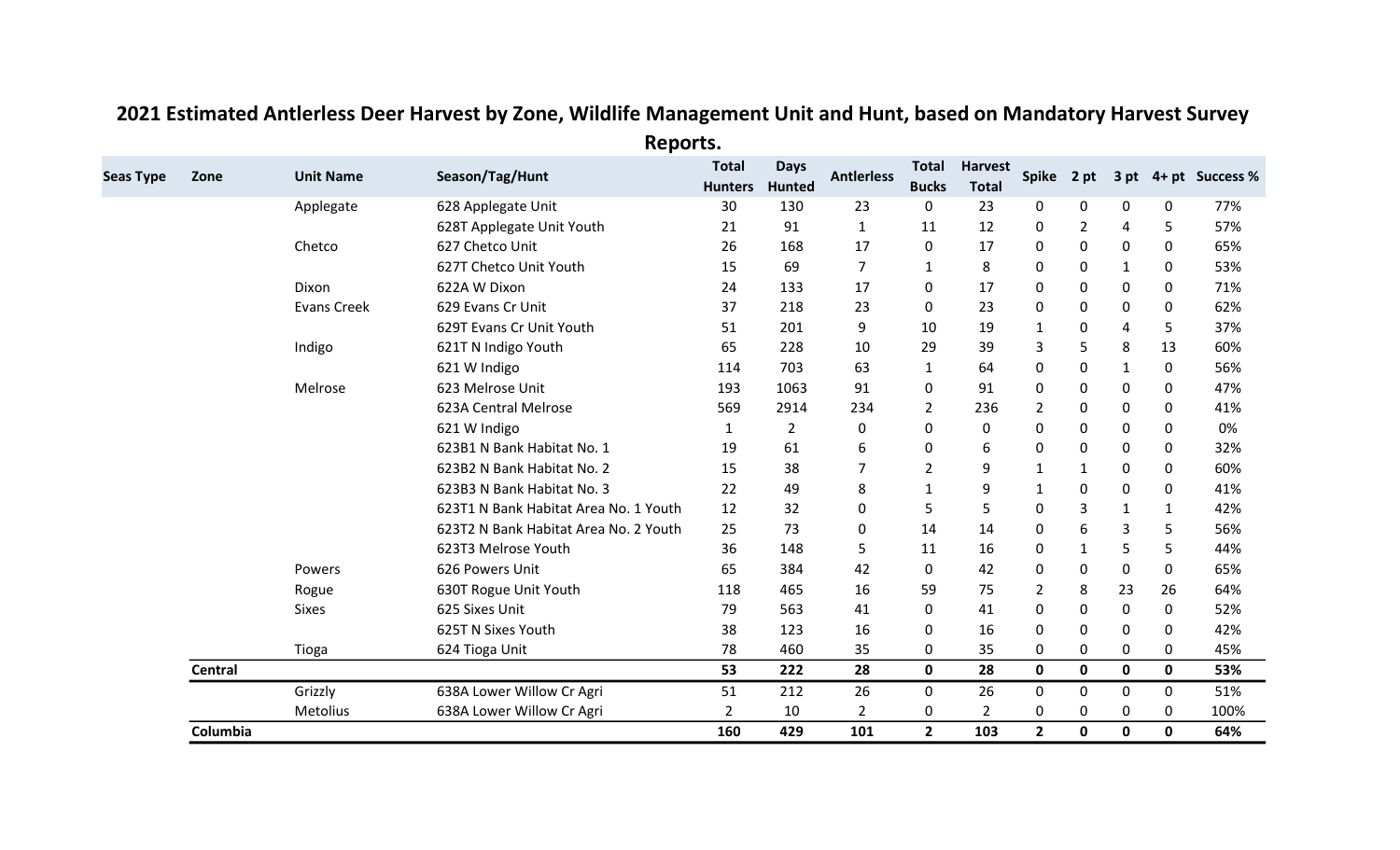|                  |                  |                    | $\cdots$ r $\cdots$             |                                |                       |                   |                              |                                |                |             |   |              |                      |
|------------------|------------------|--------------------|---------------------------------|--------------------------------|-----------------------|-------------------|------------------------------|--------------------------------|----------------|-------------|---|--------------|----------------------|
| <b>Seas Type</b> | Zone             | <b>Unit Name</b>   | Season/Tag/Hunt                 | <b>Total</b><br><b>Hunters</b> | <b>Days</b><br>Hunted | <b>Antierless</b> | <b>Total</b><br><b>Bucks</b> | <b>Harvest</b><br><b>Total</b> | Spike 2 pt     |             |   |              | 3 pt 4+ pt Success % |
|                  |                  | <b>Biggs</b>       | 640T Mid-Columbia Private Youth | 2                              | 4                     | $\overline{2}$    | 0                            | $\overline{2}$                 | 0              | 0           | 0 | 0            | 100%                 |
|                  |                  |                    | 643 Biggs Unit Private          | 114                            | 293                   | 66                | 0                            | 66                             | 0              | 0           | 0 | 0            | 58%                  |
|                  |                  | Hood               | 640T Mid-Columbia Private Youth | 0                              | 0                     | 0                 | 0                            | 0                              | 0              | 0           | 0 | 0            | 0%                   |
|                  |                  |                    | 642 Hood Unit Agri              | 6                              | 25                    | 5                 | 0                            | 5                              | 0              | 0           | 0 | 0            | 83%                  |
|                  |                  | Maupin             | 640T Mid-Columbia Private Youth | 2                              | $\overline{2}$        | 2                 | 0                            | 2                              | 0              | 0           | 0 | 0            | 100%                 |
|                  |                  | <b>White River</b> | 641A The Dalles Orchard         | 17                             | 44                    | 11                | 0                            | 11                             | 0              | 0           | 0 | 0            | 65%                  |
|                  |                  |                    | 641B Wamic Bench                | 10                             | 22                    | 9                 | $\Omega$                     | 9                              | 0              | 0           | 0 | 0            | 90%                  |
|                  |                  |                    | 640T Mid-Columbia Private Youth | 9                              | 39                    | 6                 | $\overline{2}$               | 8                              | $\overline{2}$ | 0           | 0 | 0            | 89%                  |
|                  | <b>Northeast</b> |                    |                                 | 755                            | 2184                  | 427               | 32                           | 459                            | $\mathbf 0$    | $\mathbf 0$ | 9 | 23           | 61%                  |
|                  |                  | Beulah             | 665A Se Beulah Agri             | 33                             | 91                    | 12                | 0                            | 12                             | $\mathbf 0$    | 0           | 0 | 0            | 36%                  |
|                  |                  |                    | 665T Malheur Co Youth           | 21                             | 81                    | 17                | 0                            | 17                             | 0              | 0           | 0 | 0            | 81%                  |
|                  |                  | Chesnimnus         | 660A Upper Wallowa Valley       | 27                             | 50                    | 24                | 0                            | 24                             | 0              | 0           | 0 | 0            | 89%                  |
|                  |                  | Columbia Basin     | 644T1 Umatilla Nwr Youth        | 4                              | 9                     | 0                 | 0                            | 0                              | 0              | 0           | 0 | 0            | 0%                   |
|                  |                  |                    | 644 Columbia Basin Unit         | 95                             | 230                   | 55                | 0                            | 55                             | 0              | 0           | 0 | 0            | 58%                  |
|                  |                  |                    | 648T Morrow Co Youth            | 9                              | 23                    | 8                 | 0                            | 8                              | 0              | 0           | 0 | 0            | 89%                  |
|                  |                  |                    | 644A1 Umatilla Nwr No. 1        | 4                              | 16                    | 0                 | 0                            | 0                              | $\mathbf 0$    | 0           | 0 | 0            | 0%                   |
|                  |                  |                    | 644A2 Umatilla Nwr No. 2        | 13                             | 38                    | 6                 | 0                            | 6                              | 0              | 0           | 0 | 0            | 46%                  |
|                  |                  |                    | 644A3 Umatilla Nwr No. 3        | $\overline{2}$                 | $\overline{7}$        | 0                 | 1                            | $\mathbf 1$                    | 0              | 0           | 0 | 1            | 50%                  |
|                  |                  |                    | 644T2 Umatilla Co Private Youth | 19                             | 46                    | 14                | $\Omega$                     | 14                             | $\mathbf 0$    | 0           | 0 | 0            | 74%                  |
|                  |                  |                    | 649B W Blue Mtns                | 15                             | 87                    | $\overline{2}$    | 0                            | $\overline{2}$                 | $\mathbf 0$    | 0           | 0 | 0            | 13%                  |
|                  |                  | Desolation         | 647B Middle Fork John Day       | 4                              | 8                     | 4                 | 0                            | 4                              | $\mathbf 0$    | 0           | 0 | 0            | 100%                 |
|                  |                  | Fossil             | 645 Fossil Unit Private         | 59                             | 150                   | 44                | 0                            | 44                             | 0              | 0           | 0 | 0            | 75%                  |
|                  |                  |                    | 649B W Blue Mtns                | 1                              | $\overline{2}$        | $\mathbf{0}$      | 0                            | 0                              | 0              | 0           | 0 | 0            | 0%                   |
|                  |                  | Heppner            | 648A Heppner Private            | 42                             | 116                   | 24                | 0                            | 24                             | 0              | 0           | 0 | 0            | 57%                  |
|                  |                  |                    | 648T Morrow Co Youth            | 23                             | 69                    | 18                | 0                            | 18                             | 0              | 0           | 0 | 0            | 78%                  |
|                  |                  |                    | 644T2 Umatilla Co Private Youth | 0                              | 0                     | 0                 | 0                            | 0                              | 0              | 0           | 0 | 0            | 0%                   |
|                  |                  |                    | 649B W Blue Mtns                | 11                             | 80                    | 0                 | 1                            | 1                              | $\mathbf{0}$   | 0           | 0 | $\mathbf{1}$ | 9%                   |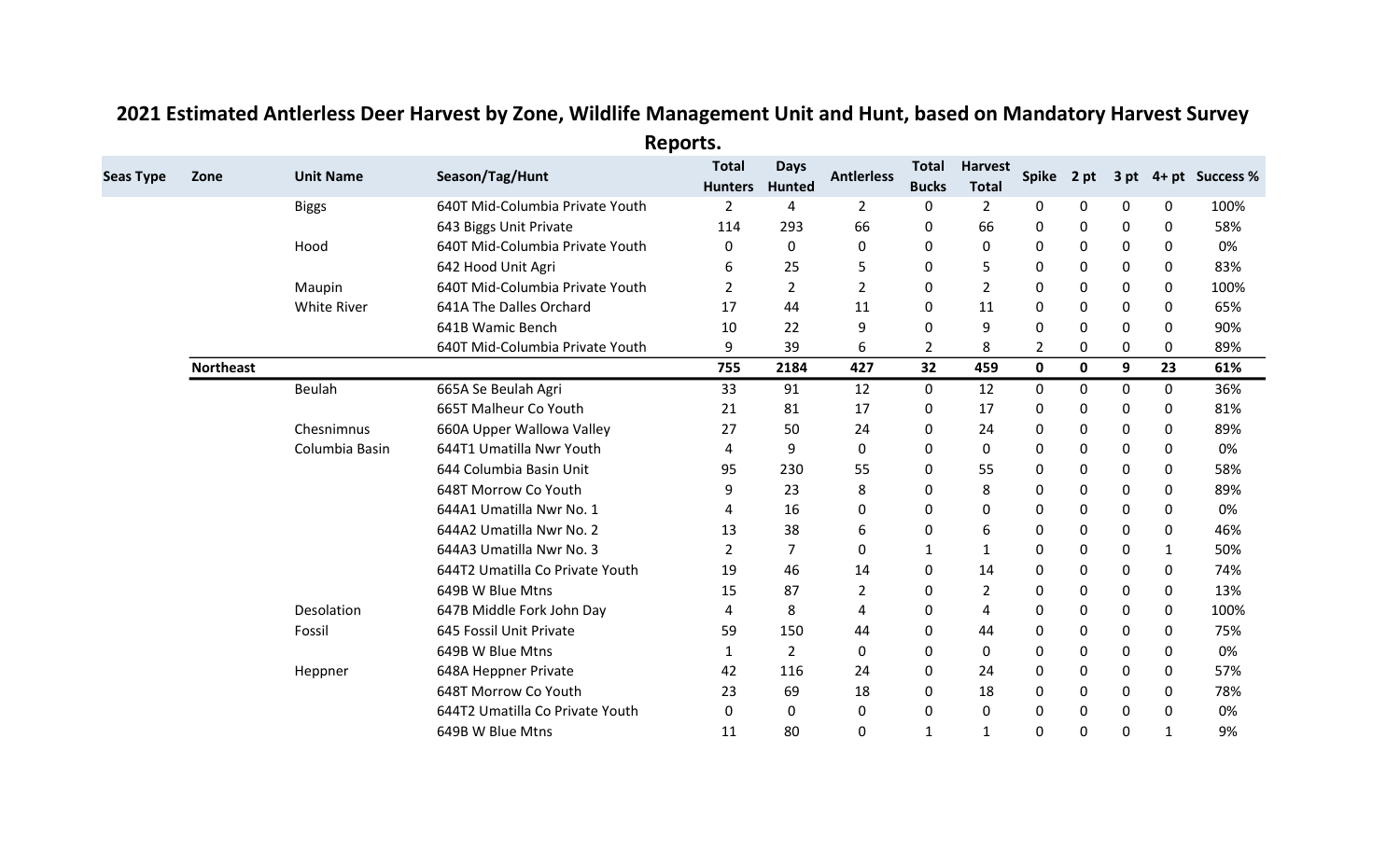| <b>Seas Type</b> | Zone      | <b>Unit Name</b>     | Season/Tag/Hunt                 | <b>Total</b><br><b>Hunters</b> | <b>Days</b><br>Hunted | <b>Antierless</b> | <b>Total</b><br><b>Bucks</b> | <b>Harvest</b><br><b>Total</b> | <b>Spike</b> | 2 pt        |              |             | 3 pt 4+ pt Success % |
|------------------|-----------|----------------------|---------------------------------|--------------------------------|-----------------------|-------------------|------------------------------|--------------------------------|--------------|-------------|--------------|-------------|----------------------|
|                  |           | Imnaha               | 660A Upper Wallowa Valley       | 20                             | 33                    | 18                | 0                            | 18                             | 0            | 0           | 0            | 0           | 90%                  |
|                  |           | Keating              | 651T1 Baker No. 1 Youth         | 6                              | 11                    | 5                 | 0                            | 5                              | $\mathbf 0$  | 0           | 0            | 0           | 83%                  |
|                  |           |                      | 651T2 Baker No. 2 Youth         | 0                              | 0                     | 0                 | 0                            | 0                              | 0            | 0           | 0            | 0           | 0%                   |
|                  |           | Minam                | 657B Lower Wallowa Valley       | 10                             | 33                    | 8                 | 0                            | 8                              | $\mathbf 0$  | 0           | 0            | 0           | 80%                  |
|                  |           |                      | 660A Upper Wallowa Valley       | 53                             | 136                   | 39                | $\Omega$                     | 39                             | $\mathbf 0$  | 0           | 0            | 0           | 74%                  |
|                  |           | Mt. Emily            | 644T2 Umatilla Co Private Youth | 0                              | 0                     | 0                 | 0                            | 0                              | $\mathbf 0$  | 0           | 0            | 0           | 0%                   |
|                  |           |                      | 649B W Blue Mtns                | 30                             | 130                   | 5                 | 10                           | 15                             | $\mathbf 0$  | 0           | 4            | 6           | 50%                  |
|                  |           | Northside            | 647B Middle Fork John Day       | 21                             | 61                    | 12                | 0                            | 12                             | 0            | 0           | 0            | 0           | 57%                  |
|                  |           | Pine Creek           | 651T1 Baker No. 1 Youth         | 0                              | 0                     | 0                 | 0                            | 0                              | 0            | 0           | 0            | 0           | 0%                   |
|                  |           |                      | 651T2 Baker No. 2 Youth         | 18                             | 24                    | 12                | 0                            | 12                             | 0            | 0           | 0            | 0           | 67%                  |
|                  |           | <b>Sled Springs</b>  | 657A Flora                      | 35                             | 74                    | 23                | 0                            | 23                             | $\mathbf 0$  | 0           | 0            | 0           | 66%                  |
|                  |           |                      | 657B Lower Wallowa Valley       | 57                             | 118                   | 41                | 0                            | 41                             | $\mathbf 0$  | 0           | 0            | 0           | 72%                  |
|                  |           |                      | 660A Upper Wallowa Valley       | 20                             | 40                    | 18                | 0                            | 18                             | 0            | 0           | 0            | 0           | 90%                  |
|                  |           | Sumpter              | 651T1 Baker No. 1 Youth         | 6                              | 8                     | 6                 | 0                            | 6                              | 0            | 0           | 0            | 0           | 100%                 |
|                  |           |                      | 651T2 Baker No. 2 Youth         | 2                              | $\overline{2}$        | 2                 | 0                            | $\overline{2}$                 | 0            | 0           | 0            | 0           | 100%                 |
|                  |           | Ukiah                | 644T2 Umatilla Co Private Youth | 11                             | 26                    | 5                 | 0                            | 5                              | $\mathbf 0$  | 0           | 0            | 0           | 45%                  |
|                  |           |                      | 649B W Blue Mtns                | 59                             | 254                   | 1                 | 15                           | 16                             | 0            | 0           | 3            | 12          | 27%                  |
|                  |           | Walla Walla          | 644T2 Umatilla Co Private Youth | 3                              | 6                     | $\overline{2}$    | 0                            | $\overline{2}$                 | $\mathbf 0$  | 0           | $\mathbf{0}$ | 0           | 67%                  |
|                  |           |                      | 649B W Blue Mtns                | 22                             | 125                   | $\overline{2}$    | 5                            |                                | 0            | 0           | 2            | 3           | 32%                  |
|                  | Southeast |                      |                                 | 60                             | 280                   | 39                | $\mathbf{0}$                 | 39                             | $\mathbf{0}$ | $\mathbf 0$ | $\mathbf 0$  | $\mathbf 0$ | 65%                  |
|                  |           | Juniper              | 679A Harney Basin Agri          | 8                              | 37                    | 5.                | 0                            | 5                              | 0            | 0           | 0            | 0           | 63%                  |
|                  |           |                      | 679T Harney Basin Youth         | 4                              | 15                    | 1                 | 0                            | 1                              | 0            | 0           | 0            | 0           | 25%                  |
|                  |           | <b>Malheur River</b> | 679A Harney Basin Agri          | 2                              | 15                    | 0                 | 0                            | 0                              | 0            | 0           | 0            | 0           | 0%                   |
|                  |           |                      | 679T Harney Basin Youth         | 3                              | 8                     | $\mathbf{0}$      | 0                            | 0                              | 0            | 0           | 0            | 0           | 0%                   |
|                  |           | Owyhee               | 665T Malheur Co Youth           | 8                              | 102                   | 8                 | 0                            | 8                              | 0            | 0           | 0            | 0           | 100%                 |
|                  |           |                      | 667A Ne Owyhee Agri             | 24                             | 76                    | 16                | 0                            | 16                             | 0            | 0           | 0            | 0           | 67%                  |
|                  |           | Silvies              | 679A Harney Basin Agri          | 6                              | 19                    | 4                 | 0                            | 4                              | $\mathbf 0$  | 0           | 0            | 0           | 67%                  |